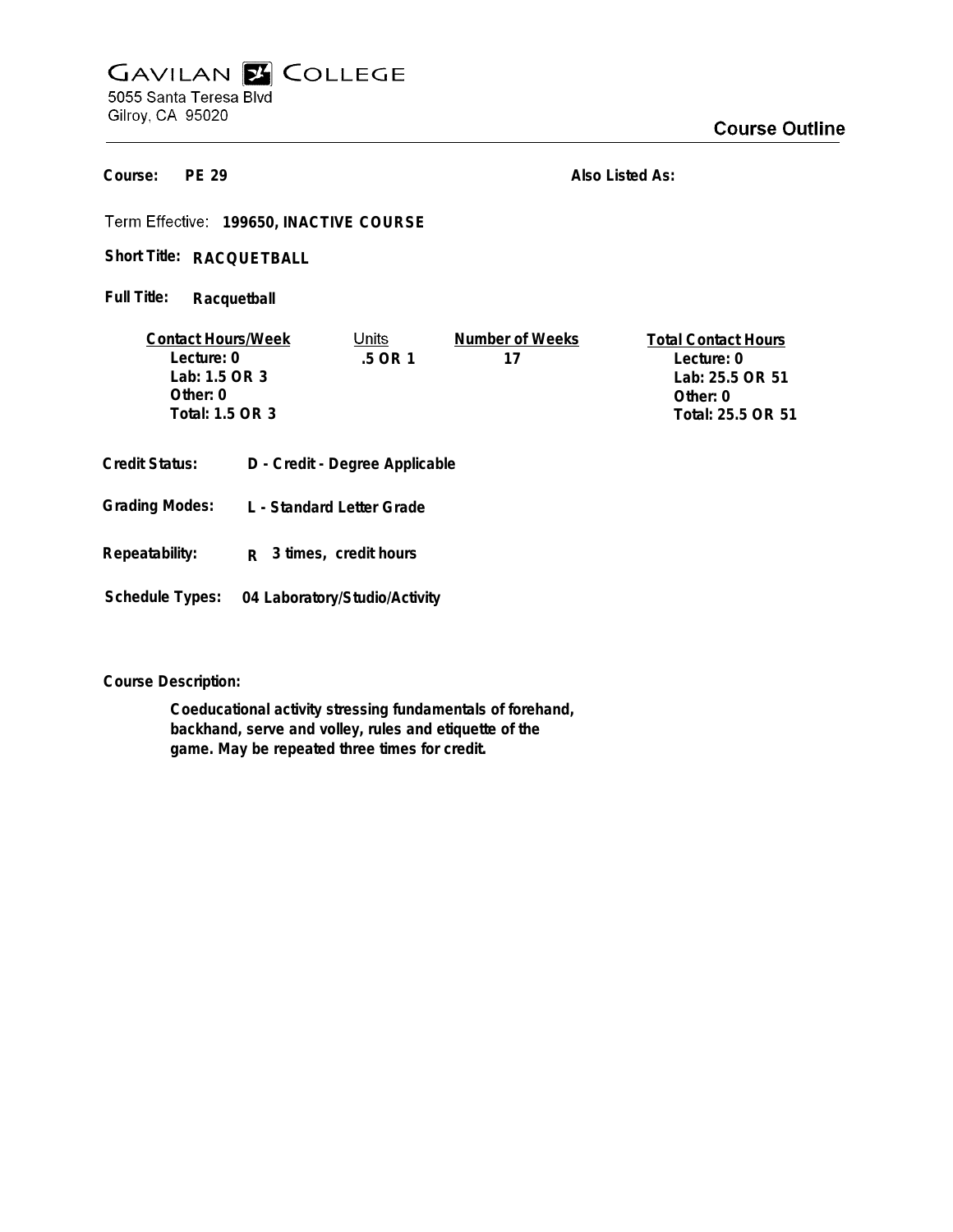**ARTICULATION and CERTIFICATE INFORMATION Associate Degree: GAV E1, effective 199650 CSU GE: CSU E1, effective 199650 IGETC: CSU TRANSFER: Transferable CSU, effective 199650 UC TRANSFER: Transferable UC, effective 199650**

**PREREQUISITES:**

**COREQUISITES:**

**STUDENT LEARNING OUTCOMES:**

**1. Develop the necessary physical skills and techniques, knowledge of fundamentals, and rules and strategies required in playing the game of racquetball.**

**2. Establish a physical activity which can be played in later life to satisfy personal, recreational and physical fitness objectives.**

**3. Learn through participation in the game the importance of cooperation, courtesy, tolerance, fairness, honesty, emotional control and the need for abiding by rules.**

**4. Gain an enjoyment of the sport of racquetball and an appreciation of the sport as a spectator.**

**COURSE OBJECTIVES:**

**1. Use regular scoring in game play.**

**2. Distinguish between a game, set, and match.**

**3. Perform the skills--forehand, backhand, serve**

**and volley in game play, class drills and on skill tests.**

**4. Demonstrate doubles positioning through game play.**

**TOPICS AND SCOPE:**

**Inactive Date: 05/11/2009**

**Inactive Term: Fall 2009**

**1 3 1. Class organization and orientation**

**2. Selection and care of equipment**

**3. Discussion of the rules of etiquette.**

**Encourage students to practice them.**

**4. Introduce parts of the racket, the ball,**

**the court and the proper clothing.**

**2 3 1. Review 4 above.**

**2. Introduce and demonstrate forehand stroke, grip and stance.**

**3. Practice forehand stroke without ball, drop**

**ball and hit it against the wall.**<br>3 3 1. Review grip, sta

**3 3 1. Review grip, stance of forehand stroke.**

**2. Introduce and demonstrate the backhand**

**stroke, grip and stance.**

**3. Practice backhand stroke without the ball,**

**drop ball and hit it against the wall.**

**4 3 1. Review and continue to practice forehand and backhand strokes.**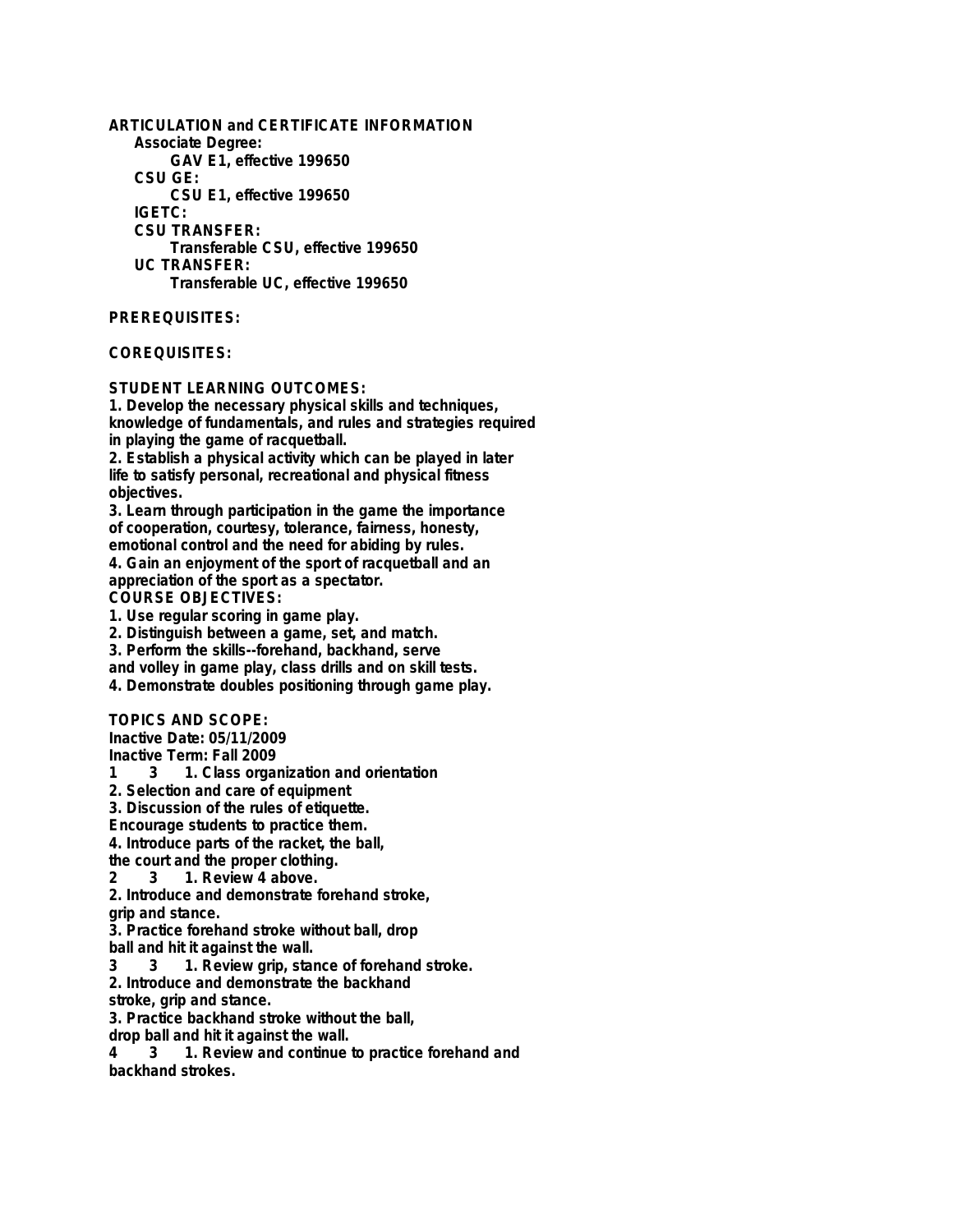**2. Introduce ready and court position.**

**3. Introduce forehand and backhand ceiling**

shots.<br>5 3

**5 3 1. Demonstrate and practice the front wall serve.**

**2. Demonstrate and practice the serve using**

**front, side and ceiling serve.**

**3. Discuss the importance of the different**

**serves.**

**6 3 1. Incorporate practice of the different serves**

**with forehand and backhand strokes.**

**2. Discuss singles play and position.**

**3. Discuss the scoring system.**

**7 3 1. Continue to practice serves, forehand**

**strokes in game-like conditions.**

**2. Introduce and practice the volley.**

**8-17 30 1. Explain playing strategy for the doubles game.**

- **a. service return position**
- **b. playing to opponent's weakness**

**c. kill shots**

- **d. utilization of the total court**
- **2. Explain playing strategy for the doubles**

**game.**

**a. position for receiving team.**

- **b. position for serving team.**
- **c. importance of playing fore court**
- **3. Evaluation of skills by skill tests.**
- **4. Written quiz on regular scoring.**
- **5. Play matches**
- **a. singles**
- **b. doubles**
- **c. ladder**
- **1. singles**
- **2. doubles**

**1. Written final** 

**METHODS OF INSTRUCTION:**

**Evaluation by skill testing and written examinations covering rules, courtesy, scoring and technique. Attendance. METHODS OF EVALUATION:**

## **REPRESENTATIVE TEXTBOOKS:**

**SUPPLEMENTAL DATA: Basic Skills: N Classification: A Noncredit Category: Y Cooperative Education: Program Status: 1 Program Applicable Special Class Status: N CAN: CAN Sequence: CSU Crosswalk Course Department: PE CSU Crosswalk Course Number: 29**